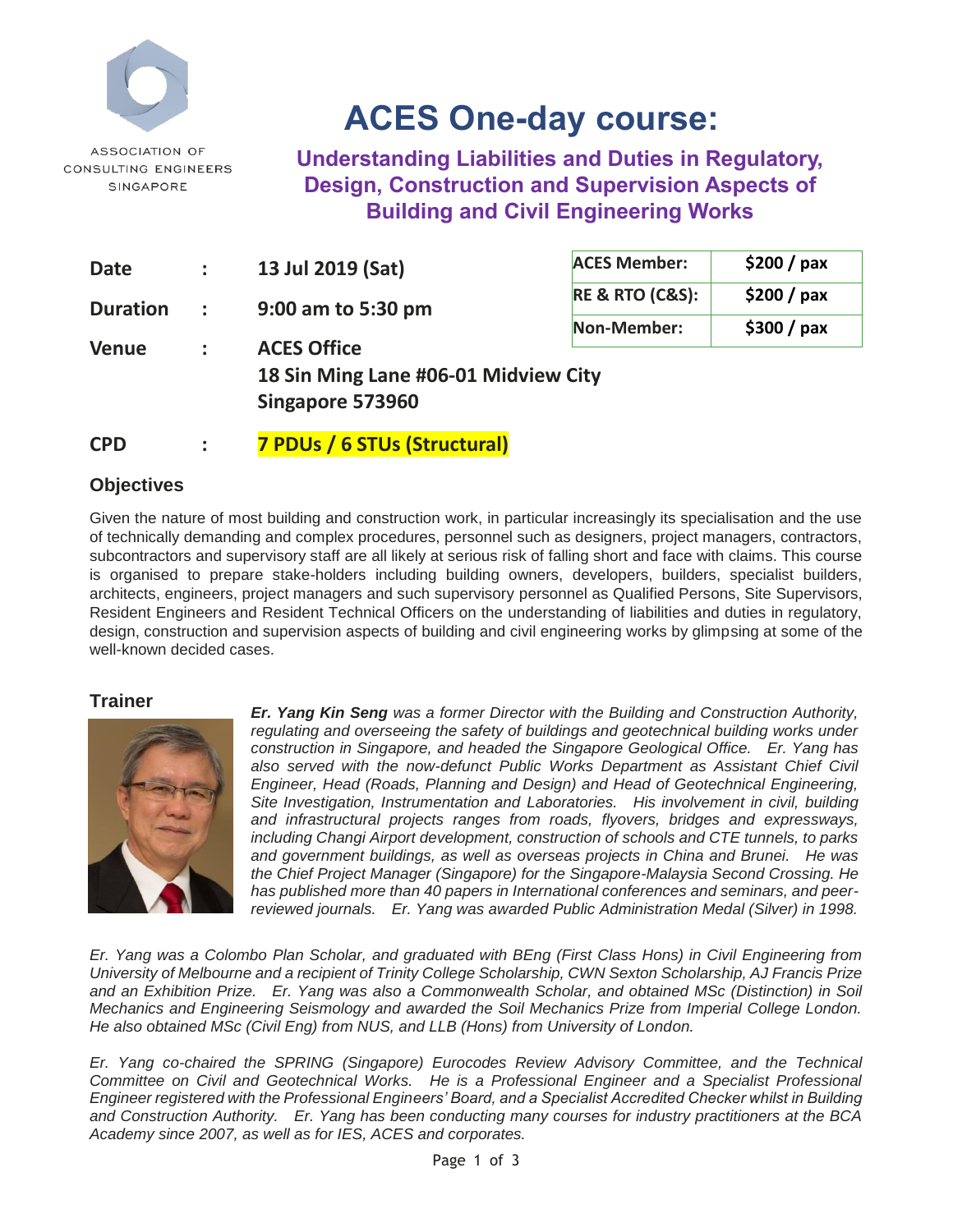## **Programme Outline**

| Time      | <b>Programme Outline</b>                                                                                                                                                                                                                                                                                                                                    |  |  |
|-----------|-------------------------------------------------------------------------------------------------------------------------------------------------------------------------------------------------------------------------------------------------------------------------------------------------------------------------------------------------------------|--|--|
| 8.45 am   | Registration                                                                                                                                                                                                                                                                                                                                                |  |  |
| $9.00$ am | <b>Regulatory and Design Aspects:</b><br>* Unauthorised building work case of "I am not the Qualified Person."<br>❖ Deviation from Standards and Codes of Practice<br>❖ Negligent case of Site Investigation works<br>❖ When does "Standard Penetration Test (SPT) Blow Count = 100"<br>begin?<br>❖ Design-and-Build and the issue of an alternative design |  |  |
| 10.30 am  | <b>Tea Break</b>                                                                                                                                                                                                                                                                                                                                            |  |  |
| 10.45 am  | Economic loss in defective building cases                                                                                                                                                                                                                                                                                                                   |  |  |
| 12.30 pm  | <b>Lunch Break</b>                                                                                                                                                                                                                                                                                                                                          |  |  |
| 1.30 pm   | Glimpsing at decided building and construction cases that deviate<br>from the UK Law                                                                                                                                                                                                                                                                        |  |  |
| 3.00 pm   | <b>Tea Break</b>                                                                                                                                                                                                                                                                                                                                            |  |  |
| 3.15 pm   | <b>Construction Aspects:</b><br>❖ Construction complexity and deviation from design<br>❖ Lowering of groundwater<br>❖ Removal of earth supporting adjacent buildings<br>* 'Thin-skull rule'<br>❖ Effect of Certification of works                                                                                                                           |  |  |
| 5.30 pm   | <b>End of Course</b>                                                                                                                                                                                                                                                                                                                                        |  |  |